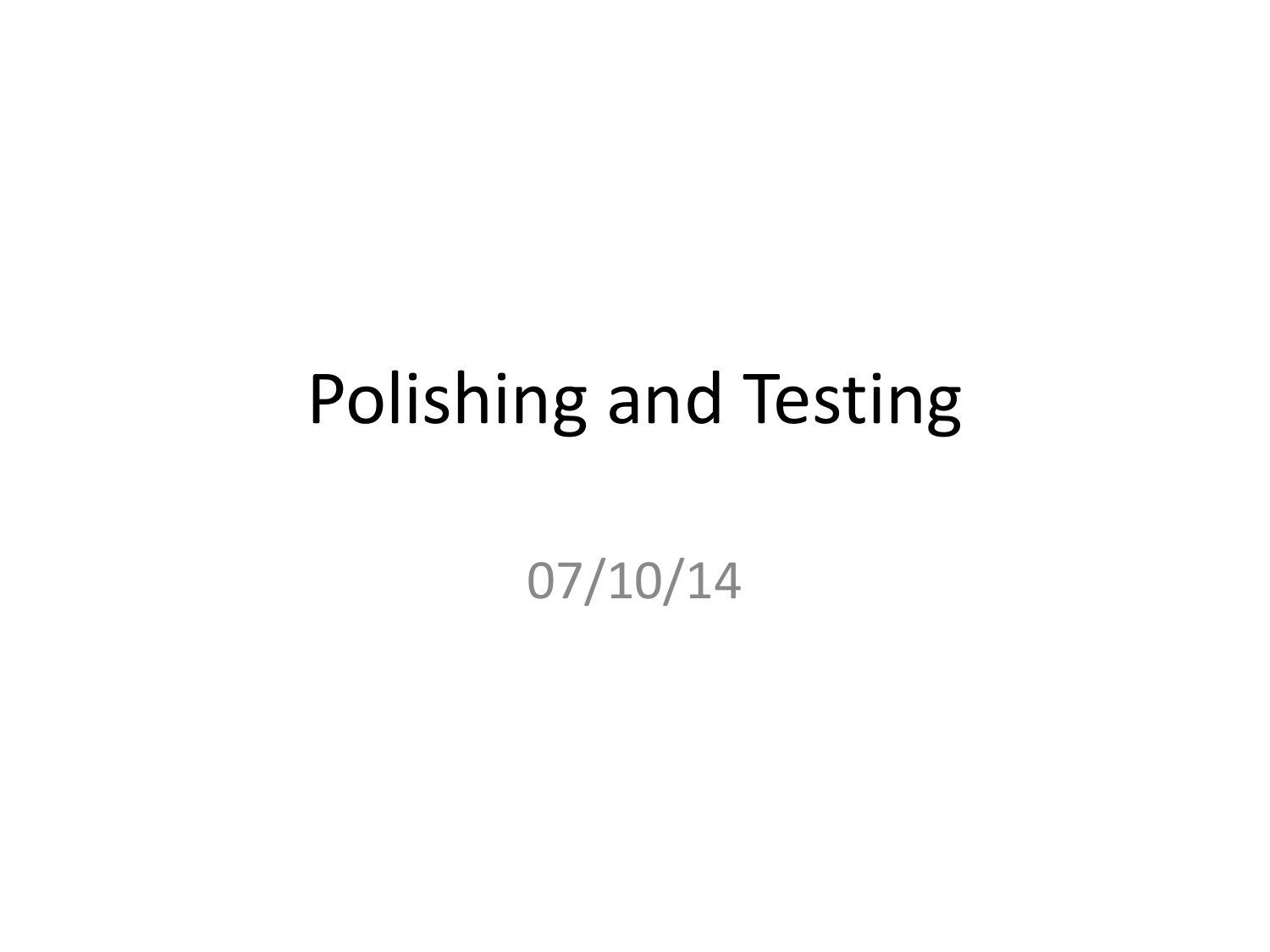## Previous Polishing Methods

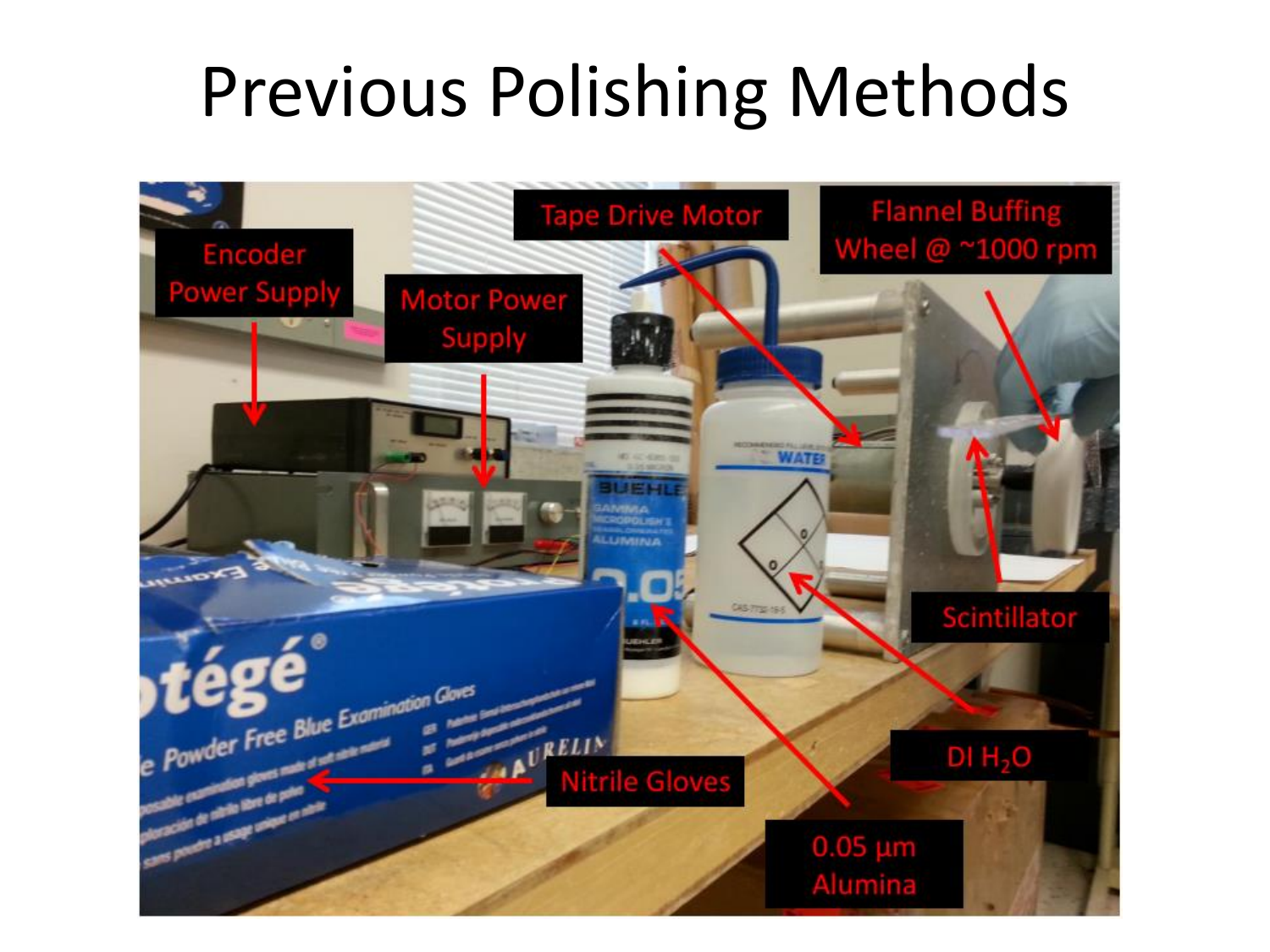#### Previous Polishing Methods (Cont.)



- Scintillator and buffing wheel are kept cool and wet at all times
	- Achieved with low buffing speeds (< 1500 rpms)
- Polish in 20 minute intervals (~1000 rpms)
	- 10 min in straight section -> 0.05 μm Buehler Alumina
	- 10 min in bend and nose  $\rightarrow$  0.05  $\mu$ m Buehler Alumina
- Polish both sides of scintillators with equal time and attention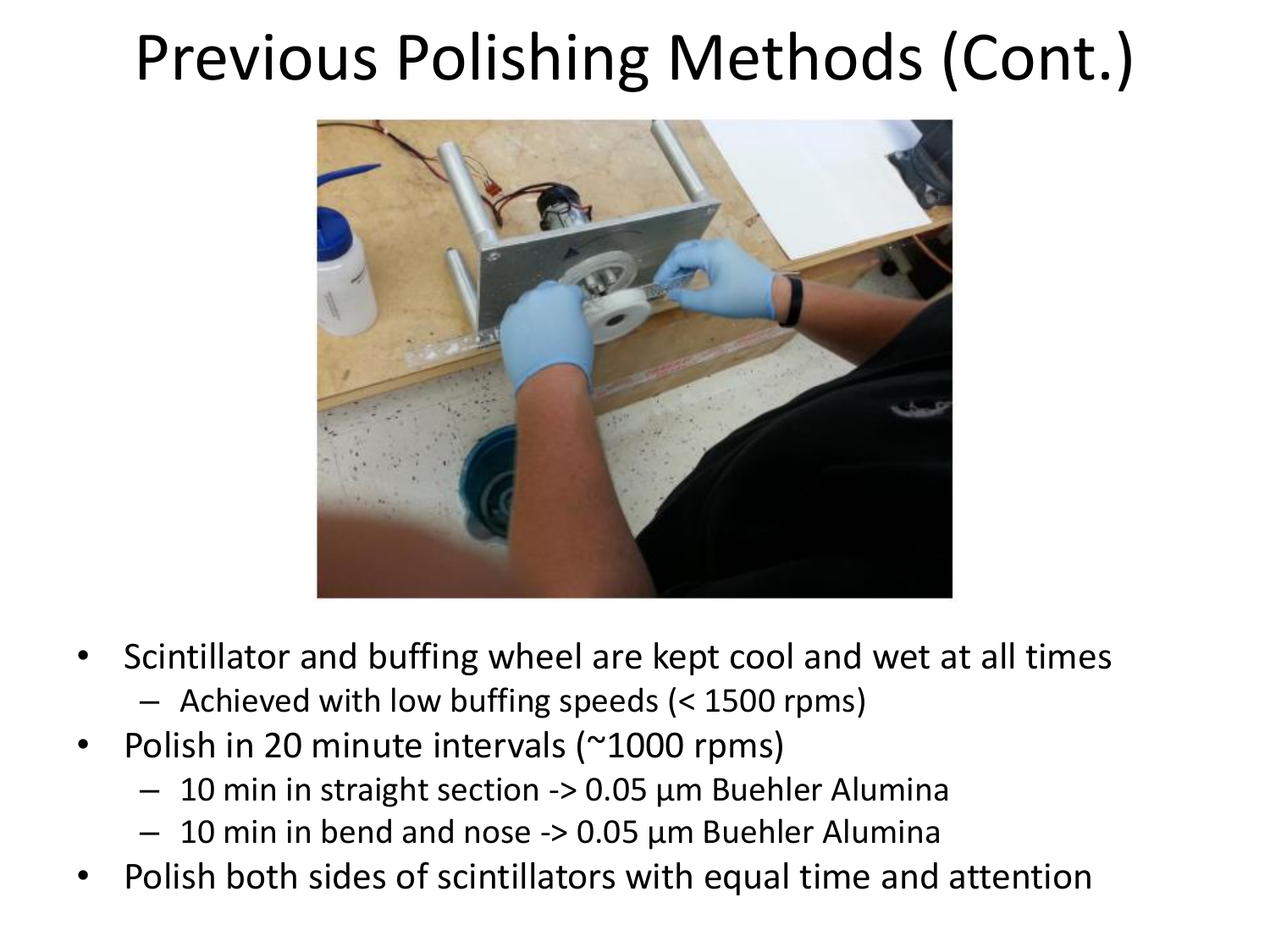## Paddle 27 Results (Old Polishing Methods)



- These data have not been corrected for the trigger ( $\approx 30$ ps reduction)
- Paddle 27 is one of the better bars in the lot of 50
- Average Time Resolution
	- Unpolished: 361 ps
	- Trial 1: 332 ps
	- Trial 2: 339 ps
	- Trail 3: 334 ps
- Polishing after 2 trials rid the surface of virtually all fine scratches
- Possible to recover  $\approx 25 40$ ps with previous polishing methods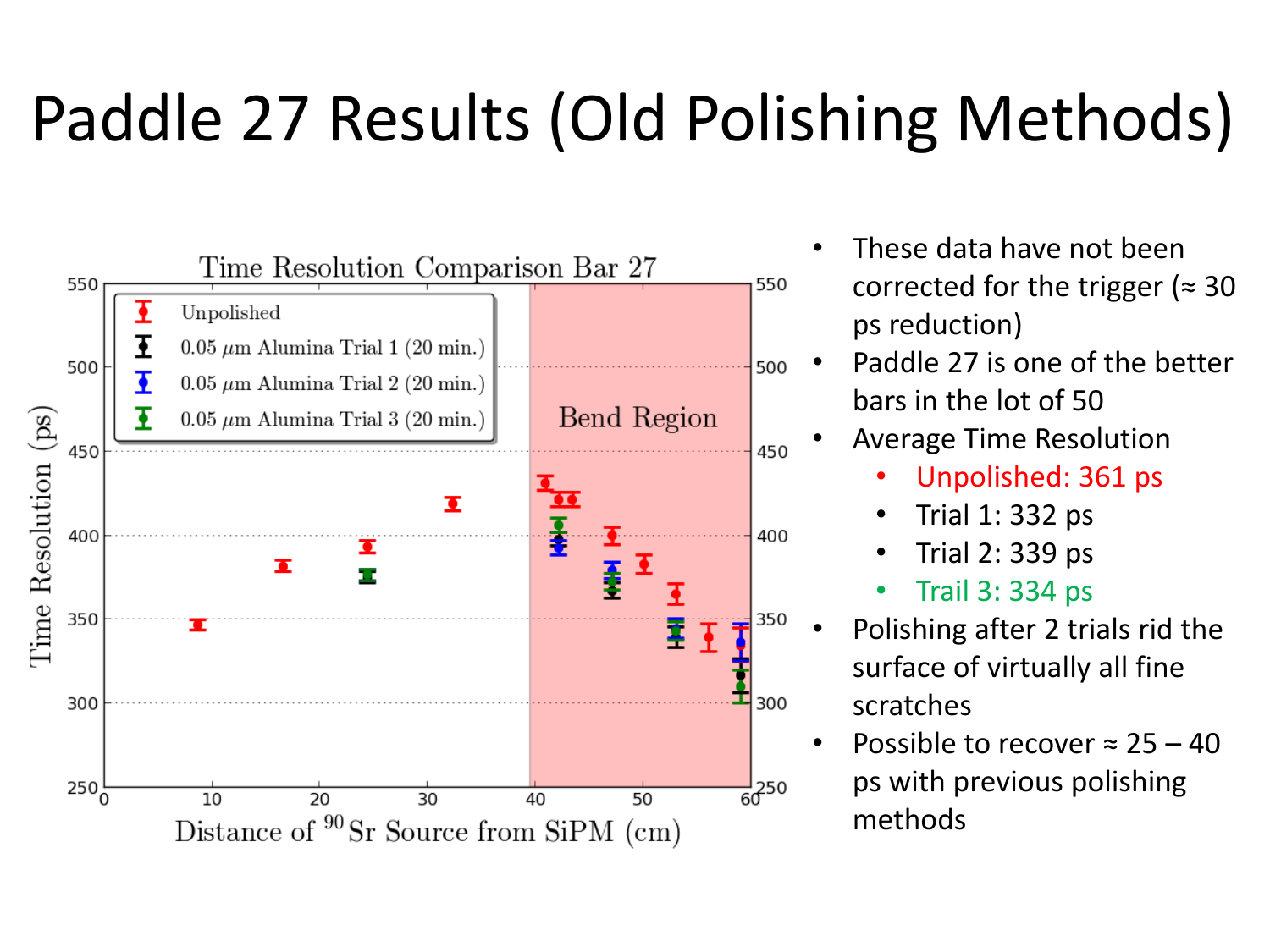# Current Polishing Methods

- Same basic setup as before
- Scintillator and buffing wheel are kept cool and wet at all times
	- Achieved with low buffing speeds (< 1500 rpms)
- Polish in 1 hour intervals (~1000 rpms)
	- First polish with diluted 0.3 μm Allied Alumina
		- 30 min in straight section
		- 30 min in bend and nose
		- If Comet Tails (< 2 mm scratches incurred during the polishing procress) exist then 0.3 μm Alumina is applied to a glass cleaning cloth and polished by hand until the micro-scratches are removed
	- Second polish with diluted 0.05 μm Allied Alumina
		- 30 min in straight section
		- 30 min in bend and nose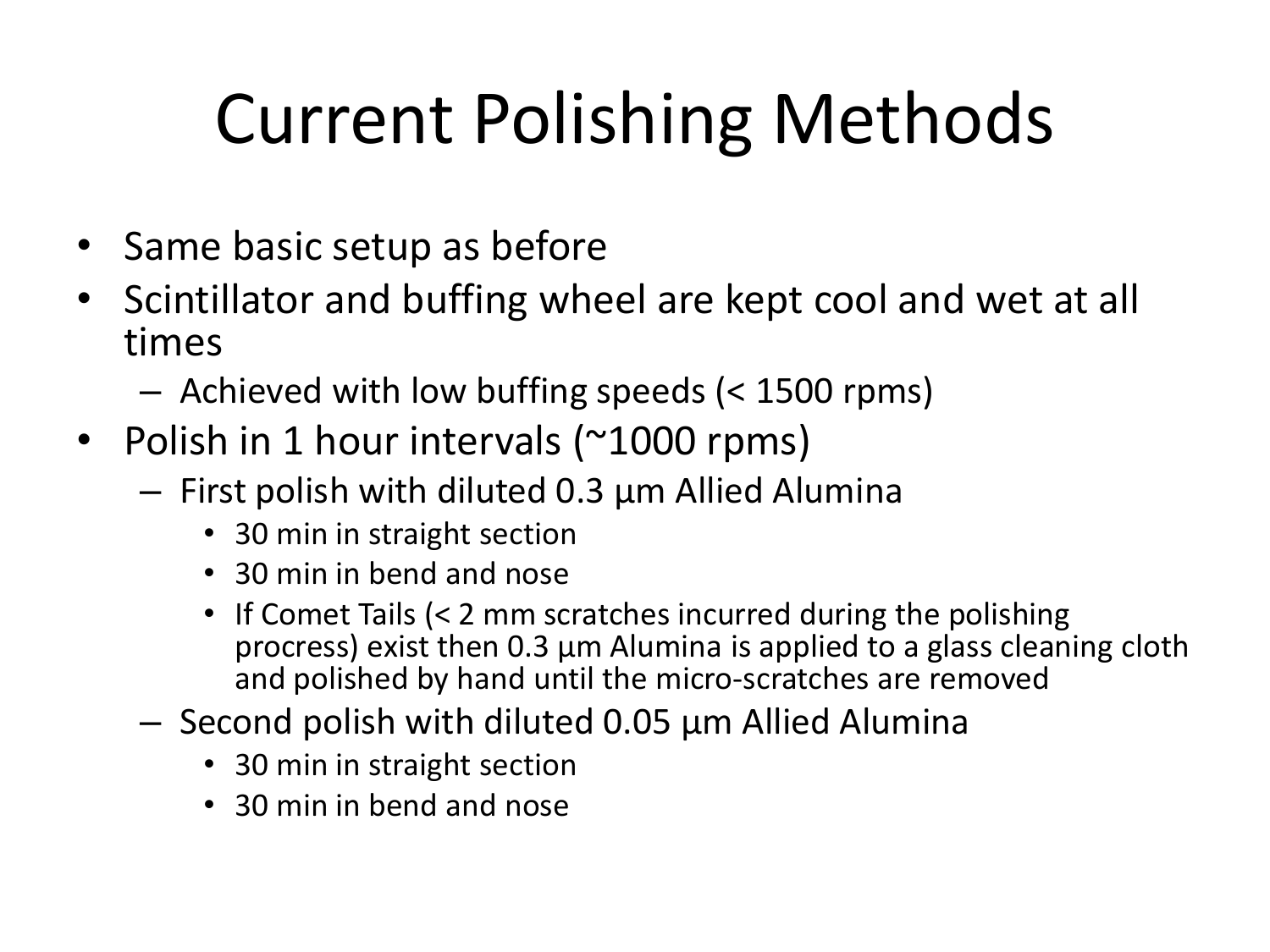## Paddle 5 Results (New Polishing Methods)



- These data have not been corrected for the trigger ( $\approx$  30 ps reduction)
- Paddle 5 is one of the worst bars seen to date
	- High density scratches in the nose and straight section
	- Numerous deep scratches along the entire length of scintillator
- Average Time Resolution
	- Unpolished: 434 ps
	- 0.3 μm Alumina: 409 ps
	- 0.05 μm Alumina: 375 ps
- Only scratches that remain on surface are the deep scratches that will most likely be unrecoverable
- Possible to recover  $\approx$  25 75 ps with current polishing methods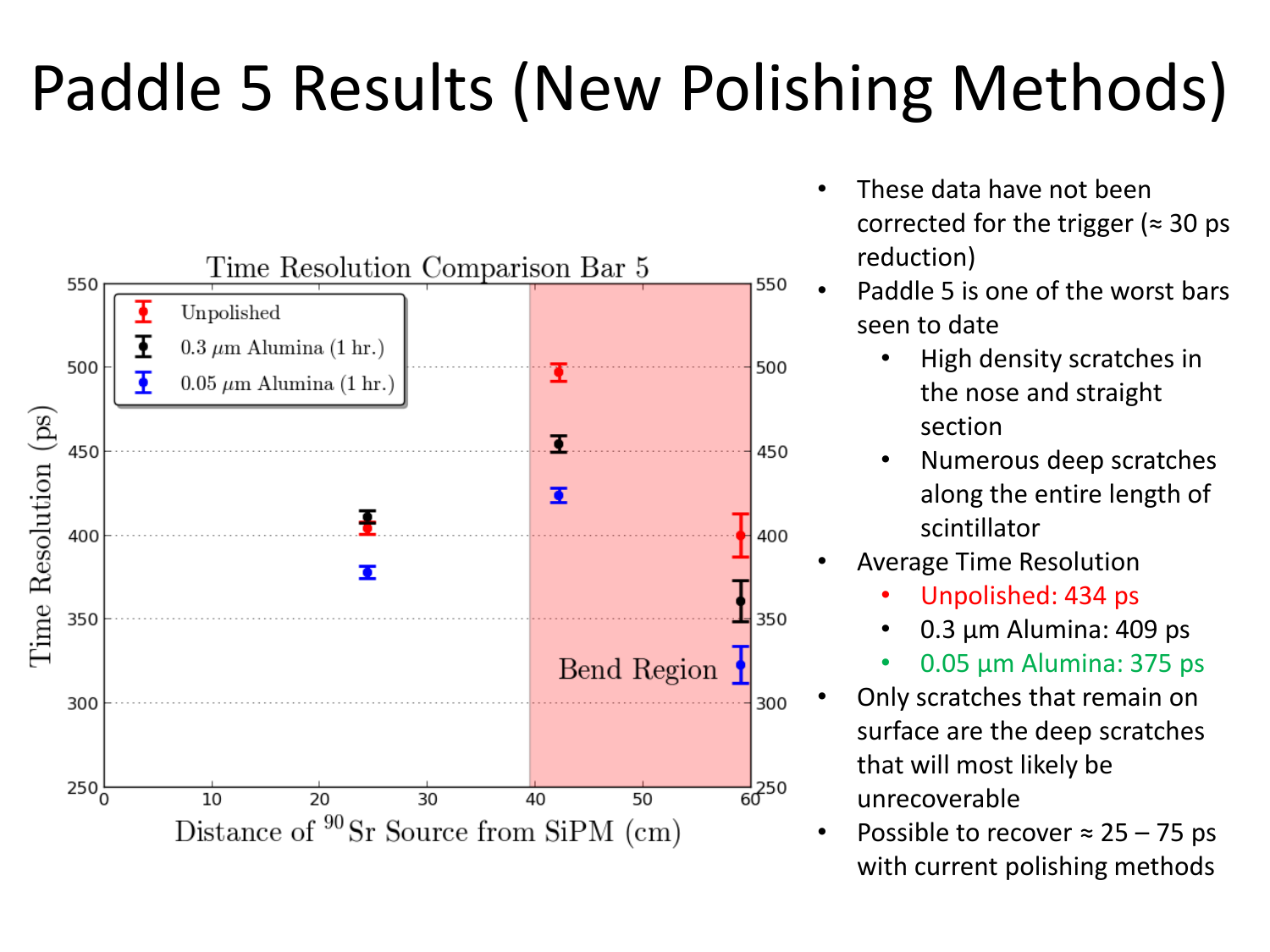### Initial Tests of 30 Unpolished Paddles



- These data have not been corrected for the trigger ( $\approx$  30 ps reduction)
- Large Spread of timing resolutions in the bend is due to varying magnitudes of high density scratches in the bend region
- The nose region also suffers from a large spread in timing resolution
	- This is a direct result of the bend region
	- The nose section also suffers from a varying magnitude of scratch damage
- Polishing the worst bar (paddle 5) has made it comparable to the performance of our best bars